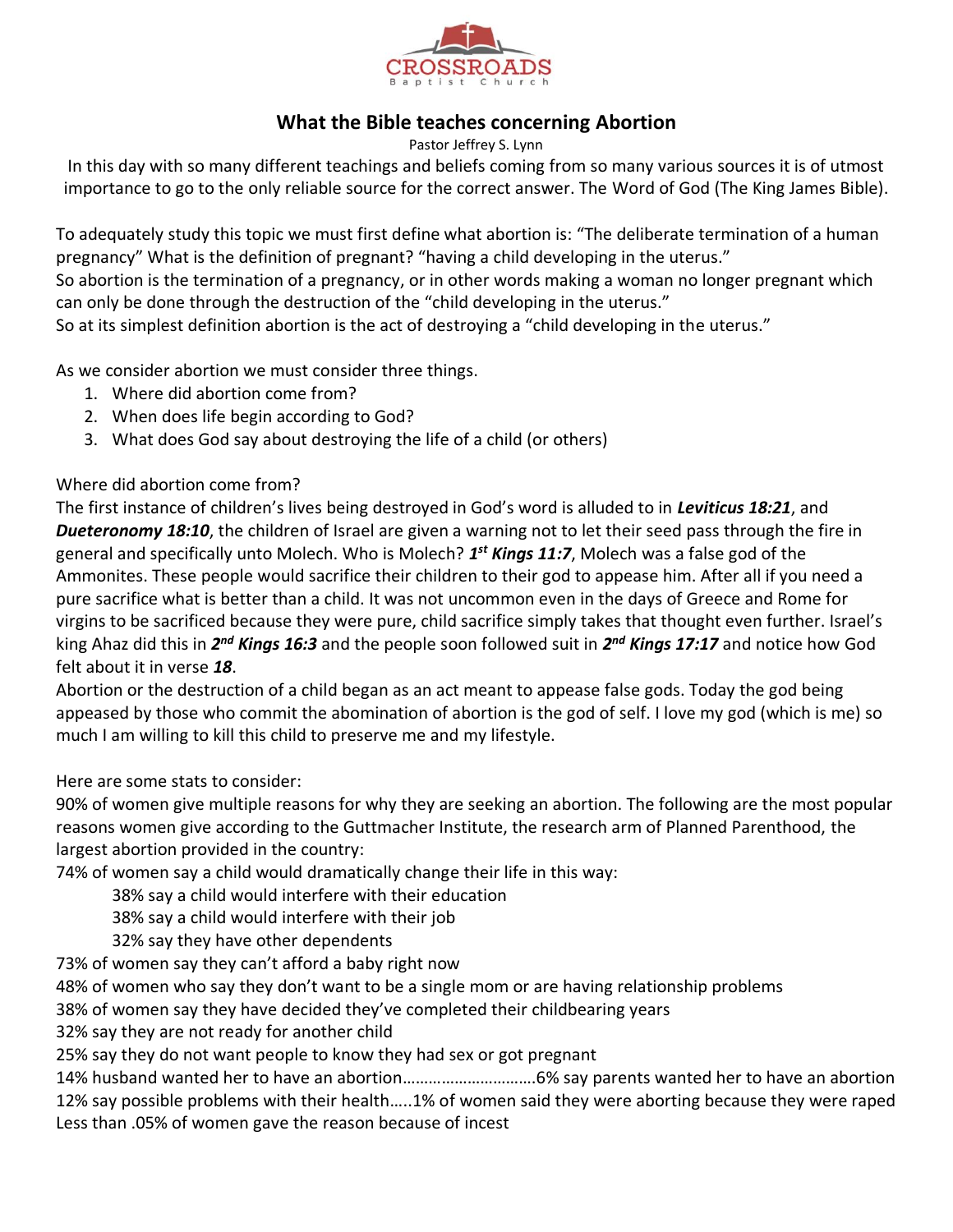Almost that entire list is summed up like this "I don't want my lifestyle to change so I am going to kill my own child and sacrifice it to the god of me."

You may notice all these verses contain children already born, before we establish where life begins based on the Bible look at *Exodus 21:22* which deals directly with the act of killing a baby in the womb. The one who was responsible for the death of the baby was punished for the act, if the baby is not alive yet in God's eyes then why punish the man for causing the death of what wasn't alive in the first place? This brings us to our second point of consideration.

## When does life begin according to God?

In addition to *Exodus 21:22* look at *Jeremiah 1:5*, *Psalm 139:13-16*. Did you catch that? God had plans for Jeremiah from his mothers womb, God designed David before David existed. Who is responsible for life? God, God considers a life before He forms it in the womb, He has a will and plan for each life before it is created in the womb, once God creates life within a womb He commands that any who end that life are to be punished. There is no way to read the Bible and say that life does not begin until birth.

**Consider this**, if life were not to begin at conception when would it begin? First heartbeat? First movement? First breath after being born? Everything is up for interpretation and debate among men if we do not begin life exactly where God does. Look to one more place, *Luke 1:35-44*. John the Baptist leapt for joy within the womb! Numerous studies have now proven that babies can express emotion within the womb including crying, sadness, and smiling in the womb. As usual the Bible is ahead of science.

So if babies are considered by God to be alive in the womb what does the Bible say about ending life? **NOTE**: Scientifically the point in which a unique genetic code is created is fertilization/conception; at that point the baby's DNA is neither the mothers or fathers but it's own unique signature; making this the point in time when it becomes a living person.

God's view on destroying the life of a child (or others) *Exodus 23:7, Exodus 20:13, Psalm 94:3, 6* 

Now most abortionists instead of defending their position with facts (which they cannot because murder is murder is murder), they will instead attack and say something to the effect of "God killed babies in the Bible!" They are absolutely right, 1<sup>st</sup> Samuel 15:3, because of what the Amalakites did to Israel God wiped them from the earth, *Genesis 7:19-21*, God because of the wickedness of man wiped out the whole earth save those on the ark. These are both Old Testament examples one of which God did before there was a law, one of which pertained directly to the children of Israel and His protection of them. God knew that if the Amalakite culture would survive they would hurt His children so He wiped them out. God is the Righteous Judge (2<sup>nd</sup> Timothy *4:8)* He is the only one with the right to destroy life because He is the one who created life. Now that Christ has come He desires all men to be saved (*1 st Timothy 2:4*) and warns against offending children in *Matthew 18:6*. God did some things in the past that were necessary to preserve life (destroying the wicked of the preflood world) and to protect His children (Destroying the Amalakites) but today we have salvation freely offered to all men so Israelite Ammorite Amalakite American Japanese doesn't matter we are all sinners who need a savior.

The entire abortion debate boils down to a mother placing greater value on herself than the child within her to the point in which she justifies murder. Sadly today in America everything possible is being done to dehumanize children in the womb and rebrand murder so that mothers feel less guilt for their crime. The facts remain, that an unborn child is a separate human person not the mothers body, the child has every scientific indicator of life or at least the potential for each indicator (children cannot reproduce in the womb but someday will be able to). Ending life unless the ending of such life meets very specific criteria such as the defense of self or others is always wrong. If you believe God the answer is clear ABORTION IS MURDER.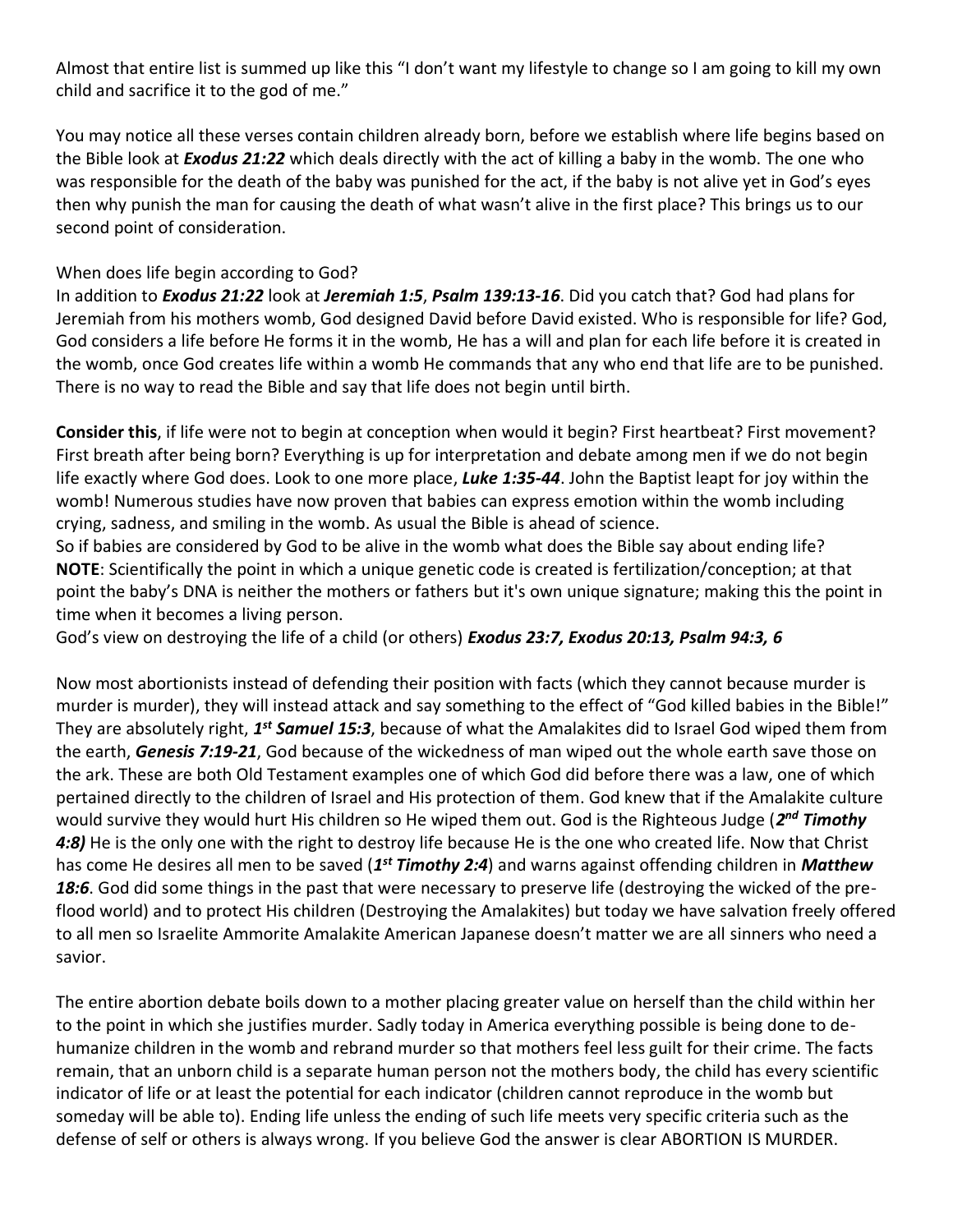If you have any questions regarding the information presented here or are interested in obtaining more study materials please feel free to contact Pastor Lynn via email at Pastorlynn@crossroadsofslipperyrock.com Some else to consider

The founder of planned parenthood Margret Sanger was a believer in Eugenics, the following is from the planned parenthood response to Dr Ben Carson stating this fact.

## They said:

Eugenics was a discipline, championed by prominent scientists but now widely debunked, that promoted "good" breeding and aimed to prevent "poor" breeding. The idea was that the human race could be bettered through encouraging people with traits like intelligence, hard work, cleanliness (thought to be genetic) to reproduce. Eugenics was taken to its horrifying extreme during the Holocaust, through forced sterilizations and breeding experiments.

In the United States, eugenics intersected with the birth control movement in the 1920s, and Sanger reportedly spoke at eugenics conferences. She also talked about birth control being used to facilitate "the process of weeding out the unfit [and] of preventing the birth of defectives."

Historians seem to disagree on just how involved in the eugenics movement she was. Some contend her involvement was for political reasons — to win support for birth control.

In reading her [papers](https://www.nyu.edu/projects/sanger/webedition/app/documents/show.php?sangerDoc=238946.xml), it is clear Sanger had bought into the movement. She once wrote that "consequences of breeding from stock lacking human vitality always will give us social problems and perpetuate institutions of charity and crime."

Sanger is quoted as saying:

"The most merciful thing that the large family does to one of its infant members is to kill it."

-- *Woman and the New Race*, Chapter 5, "The Wickedness of Creating Large Families." (1920)

"We don't want the word to go out that we want to exterminate the Negro population..."

-- Letter to Dr. Clarence J. Gamble, December 10, 1939, p. 2

"I accepted an invitation to talk to the women's branch of the Ku Klux Klan... I was escorted to the platform, was introduced, and began to speak...In the end, through simple illustrations I believed I had accomplished my purpose. A dozen invitations to speak to similar groups were proffered."

-- Margaret Sanger, An Autobiography, published in 1938, p. 366

"The most serious evil of our times is that of encouraging the bringing into the world of large families. The most immoral practice of the day is breeding too many children..."

-- Sanger, Margaret. Woman and the New Race (1920). Chapter 5: The Wickedness of Creating Large Families.

"No woman shall have the legal right to bear a child, and no man shall have the right to become a father, without a permit for parenthood."

-- Margaret Sanger, "America Needs a Code for Babies," Article 4, March 27, 1934.